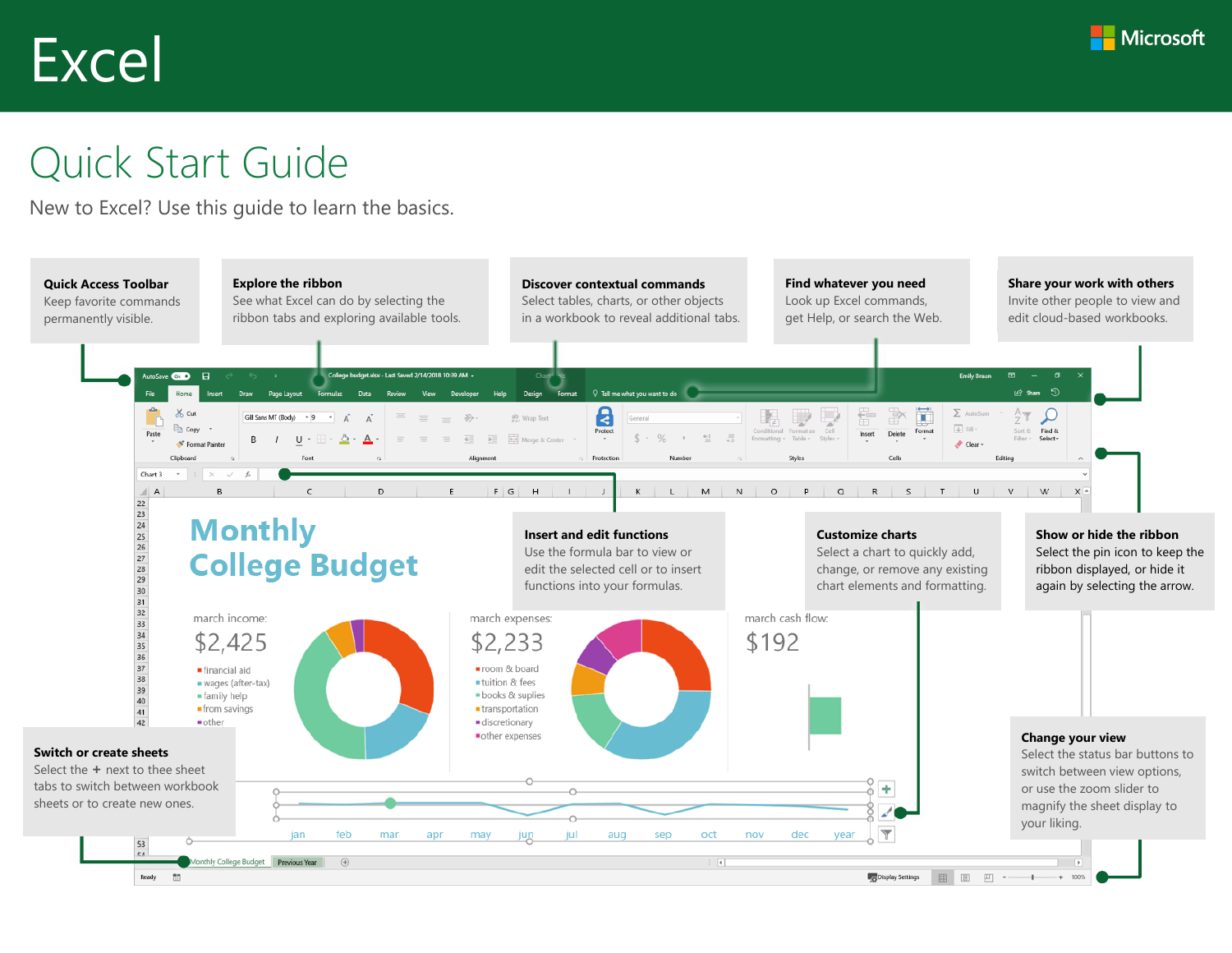# Excel

# Create something

Select **File** > **New**, and then select or search for the template you want. Begin with a **Blank workbook** to get right to work. Or save yourself time by selecting and then customizing a template that resembles what you need.



#### Find recent files

Whether you only work with files stored on your PC's local hard drive or you roam across various cloud services, selecting **File** > **Open** takes you to your recently used workbooks and any files that you may have pinned to your list.



### Stay connected

Need to work on the go and across different devices? Select **File** > **Account** to sign in and access your recently used files anywhere, on any device, through seamless integration between Office, OneDrive, OneDrive for Business, and SharePoint.



# Discover contextual tools

Select relevant objects in your workbook to make contextual commands available. For example, selecting a chart element displays the **Chart Tools** tab with options for the **Design** and **Format** of a selected chart.

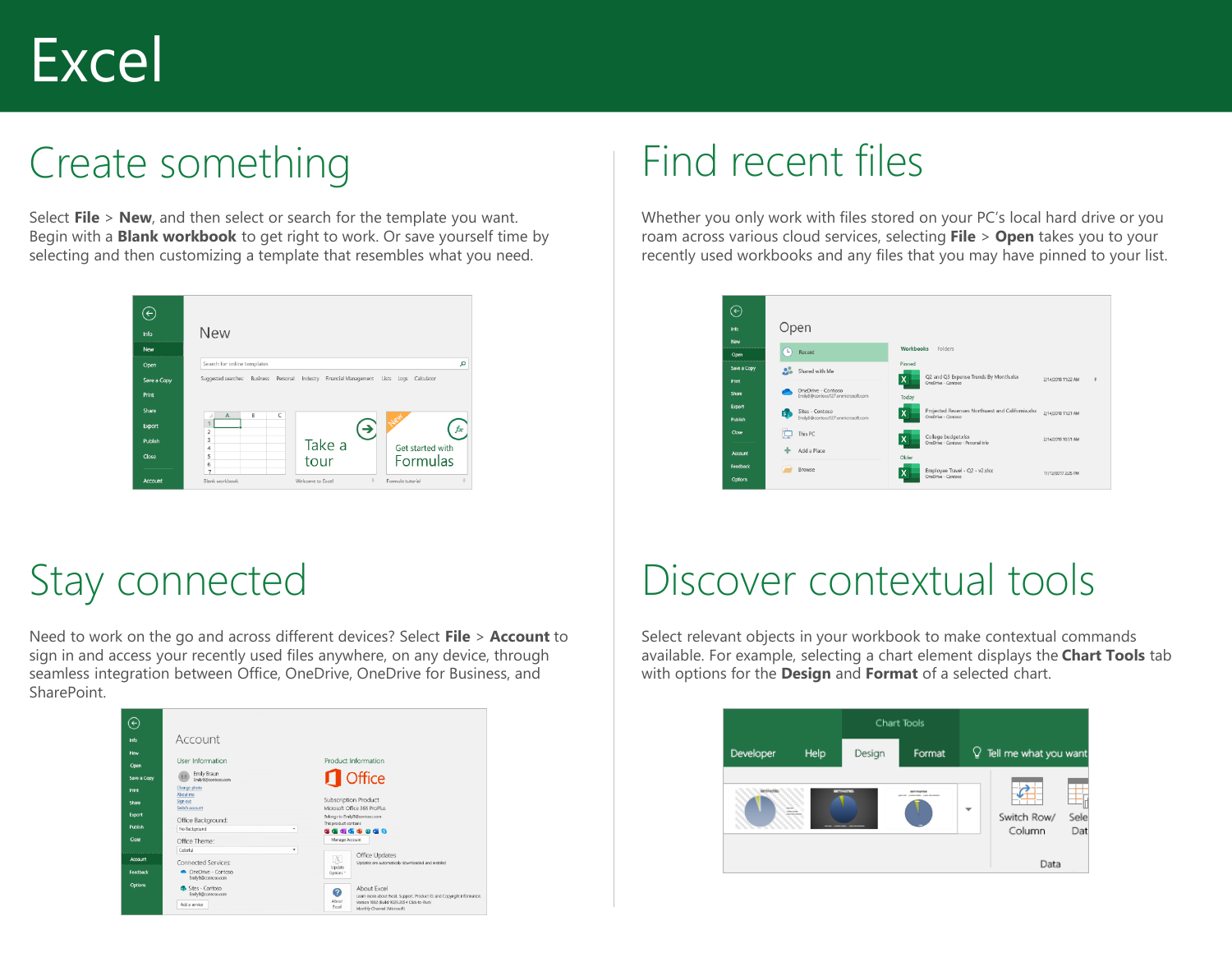# Share your work with others

To invite others to view or edit your workbooks in the cloud, select the **Share** button in the top right corner of the app window. In the Share pane that opens, you can copy a sharing link or send invitations to the people you select.

|                                              |           | le Share<br>$\times$ |
|----------------------------------------------|-----------|----------------------|
|                                              | Send Link |                      |
| ((b) Anyone with the link can view and edit. |           |                      |
|                                              |           |                      |
| Add a message (optional)                     |           |                      |
| Send                                         |           |                      |
| [o⊠<br>ా                                     |           |                      |
| Copy<br>Outlook<br>Link                      |           |                      |
| $\parallel$ Attach a Copy Instead $\vee$     |           |                      |

### Manage data with Excel tables

You can choose to format any range of cells in your current workbook as an Excel table. Excel tables let you analyze and easily manage a group of related data independently from the other rows and columns in your workbook.

| <b>Home Inventory</b> |                  |                           |                                   |                                             |                    |              |            |  |  |  |
|-----------------------|------------------|---------------------------|-----------------------------------|---------------------------------------------|--------------------|--------------|------------|--|--|--|
|                       | Item $\boxed{2}$ | Area                      | Model<br>$\overline{\phantom{a}}$ | <b>ID Number</b><br>$\overline{\mathbf{v}}$ | Purchased <b>v</b> | Price<br>l v | Value      |  |  |  |
|                       |                  | Living Room               | Manufacturer 1                    | 33XCBH3                                     | 5/2/2015           | \$2,000.00   | \$2,000.00 |  |  |  |
|                       | 2                | Home Office               | Manufacturer 2                    | 55-678B                                     | 11/6/2014          | \$1,500.00   | \$1,000.00 |  |  |  |
|                       | 3                | Living Room               | Manufacturer 3                    | 7865SS-J3                                   | 3/15/2012          | \$560.00     | \$550.00   |  |  |  |
|                       | 4                | Dining Room               | Manufacturer 4                    | 768087                                      | 6/1/2015           | \$240.00     | \$200.00   |  |  |  |
|                       | 5                | Family Room               | Manufacturer 5                    | 80-JBNR                                     | 8/19/2015          | \$300.00     | \$290.00   |  |  |  |
|                       | <b>TOTALS</b>    | <b>INVENTORY ITEMS: 5</b> |                                   |                                             |                    | \$4,600.00   | \$4,040.00 |  |  |  |

### Insert functions

On the **Formulas** tab, select **Insert Function** to search for and insert functions, look up the correct syntax, and even get in-depth Help about how your selected functions work.

|                | AutoSave On O             |                   | 日                                                                             | ь         | ÷           |                                                                   |                         |                         |                         |              |
|----------------|---------------------------|-------------------|-------------------------------------------------------------------------------|-----------|-------------|-------------------------------------------------------------------|-------------------------|-------------------------|-------------------------|--------------|
|                | File                      | Home              | Insert                                                                        | Draw      | Page Layout |                                                                   | Formulas                | Data                    | Review                  | Viev         |
|                | f x<br>Insert<br>Function | $\sum$<br>AutoSum | ∥★<br>Recently<br>Used $7$                                                    | Financial | Logical     | ⊫<br>Text<br>Date &<br>Time -<br>÷                                | Lookup &<br>Reference - | θ<br>Math &<br>Triq $+$ | <br>More<br>Functions - |              |
|                |                           |                   | Insert Function                                                               |           |             |                                                                   | ?                       | X                       |                         |              |
| H6             |                           |                   | Search for a function:                                                        |           |             |                                                                   |                         |                         |                         |              |
| ⊿              |                           |                   |                                                                               |           |             | Type a brief description of what you want to do and then click Go |                         | Go                      | F                       |              |
| $\overline{1}$ | Projed                    |                   | Or select a category: Most Recently Used                                      |           |             |                                                                   |                         |                         |                         |              |
| $\overline{c}$ | <b>Seattle</b>            |                   |                                                                               |           |             |                                                                   |                         |                         | San Diego               | $\mathbf{v}$ |
| 3              | 192,612                   |                   | Select a function:                                                            |           |             |                                                                   |                         |                         | 134,869                 |              |
| $\overline{4}$ | 179,946                   | <b>SUM</b>        |                                                                               |           |             |                                                                   |                         | $\lambda$               | 121,948                 |              |
| 5              | 188,752                   | AVERAGE           |                                                                               |           |             |                                                                   |                         |                         | 127,412                 |              |
| 6              | 169,029                   | IF                |                                                                               |           |             |                                                                   |                         |                         | 138,388                 |              |
| $\overline{7}$ | 156,566                   | COUNT             | HYPERLINK                                                                     |           |             |                                                                   |                         |                         | 122,388                 |              |
| 8              | 190,353                   | <b>MAX</b>        |                                                                               |           |             |                                                                   |                         |                         | 134,563                 |              |
| 9              | 164,920                   | SIN               |                                                                               |           |             |                                                                   |                         | $\checkmark$            | 133,634                 |              |
| 10             | 148,796                   |                   | MAX(number1,number2,)                                                         |           |             |                                                                   |                         |                         | 108,879                 |              |
| 11             | 158,097                   |                   | Returns the largest value in a set of values. Ignores logical valus and text. |           |             |                                                                   |                         |                         | 118,258                 |              |
| 12             | 144,518                   |                   |                                                                               |           |             |                                                                   |                         |                         | 123,112                 |              |
| 13             | 149,725                   |                   |                                                                               |           |             |                                                                   |                         |                         | 122,359                 |              |
| 14             | 157,042                   |                   |                                                                               |           |             |                                                                   |                         |                         | 114,099                 |              |
| 15             | 148,467                   |                   |                                                                               |           |             |                                                                   |                         |                         | 108,399                 |              |
| 16             | 163,379                   |                   | Help on this function                                                         |           |             | OK                                                                |                         | Cancel                  | 128,084                 |              |
| 17             | 153,203                   |                   |                                                                               |           |             |                                                                   |                         |                         | 114,321                 |              |
| 18             | 121,171                   |                   | 29,228                                                                        |           | 27,395      | 8.013                                                             | 78,218                  |                         | 113,626                 |              |
| $10-$          | $1/2$ $955$               |                   | 30.336                                                                        |           | 26.510      | മ രാത                                                             | 70.490                  |                         | 10E Q2E                 |              |